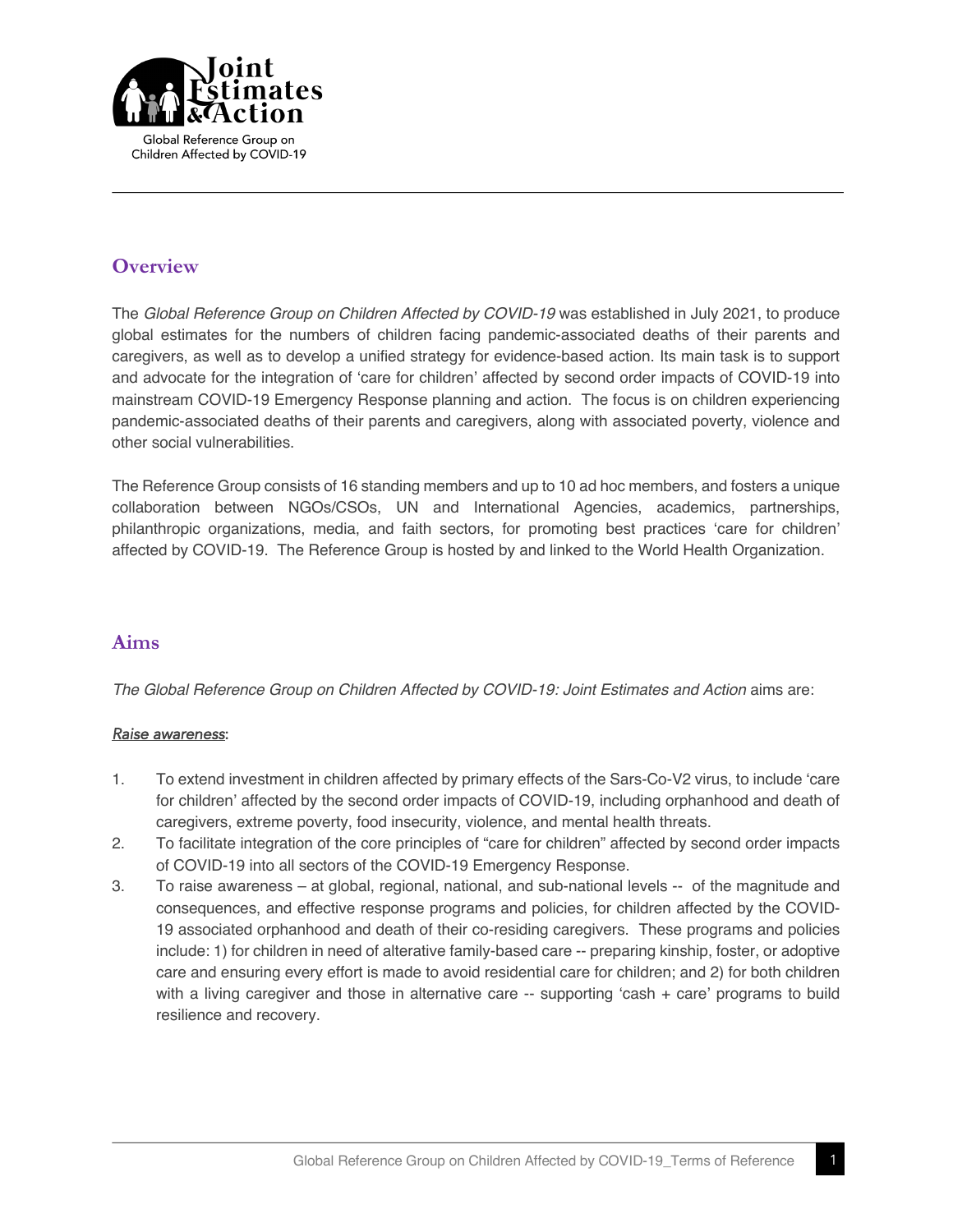### *Collective Action:*

- 4. To commit to collaboration amongst agencies and diverse stakeholders (such as governments, communities, donors, the private sector, and faith-based sectors) for immediate, short-term, and long-term "care for children" affected by second order impacts, into COVID-19 Emergency Response.
- 5. To support interagency and multi-stakeholder coordination and activities at global, regional national, and subnational levels;
- 6. To adapt existing evidence, effective models, and lessons learned through multilateral, bilateral, philanthropic and civil society organizations in caring for 'orphans and vulnerable children' (OVC), with particular attention to children orphaned by HIV/AIDS. (For example, PEPFAR OVC programs, UNICEF, World Bank, UNAIDS, Global Fund, the Coalition of Children Affected by AIDS, DFID (now known as FCDO), US Government programs supported through Orphans and Vulnerable Children's Legislation (PL 109-95), USAID's APCCA (Advancing the Protection and Care of Children in Adversity) and DCOF (Displaced Children's and Orphan's Fund), International NGOs such as World Vision, Catholic Relief Services, Islamic Relief, Lumos Foundation, SAVE the Children, Child Fund, VIVA, Tearfund, and Faith-community partnerships).
- 7. To encourage individual agencies to contribute to implementing the Strategy at the national-to-local level, with a focus on identifying, assessing, supporting, and providing effective and equitable services for children and families affected by second-order impacts of COVID-19;
- 8. To commit to supporting only those programs, policies, and practices that are open-source and noncommercial.
- 9. To share experiences of Strategy implementation among COVID-19 Response actors, with a focus on the national-to-local levels
- 10. To interface with the UN Cluster System to include Caring for Children affected by COVID-19 associated second order impacts, including death of parents and caregivers, into policies, tools, capacity building, monitoring and evaluation, and planning processes.

#### *Data: Monitoring and Evaluation*

- 11. To promote, identify, and support effective methods, supported at the national level, for identification, monitoring and evaluation for those children affected by second-order impacts of COVID-19 as an integral part of Emergency Response
- 12. To generate, collect, and share new evidence on: a) effective, equitable, and inclusive approaches to identifying and caring for children in need of emergency or long-term alternative family care (kinship/fostering/adoption), and b). advancing the equitable protection and care of children at risk of violence, abuse, neglect, exploitation, extreme poverty, and other types of social vulnerability
- 13. For the Expert Reference Group for Estimates, in collaboration with the Expert Reference Group for Evidence-based Action, to support, adapt, modify (in response to new data on excess deaths, vaccine uptake, and impacts of variants of concern), and extend the global 'ourworldindata' Imperial Interactive COVID-19 Calculator and Country Calculator for estimates of real-time numbers of children affected by death of parents and caregivers, and to provide these data at global, regional, national levels;